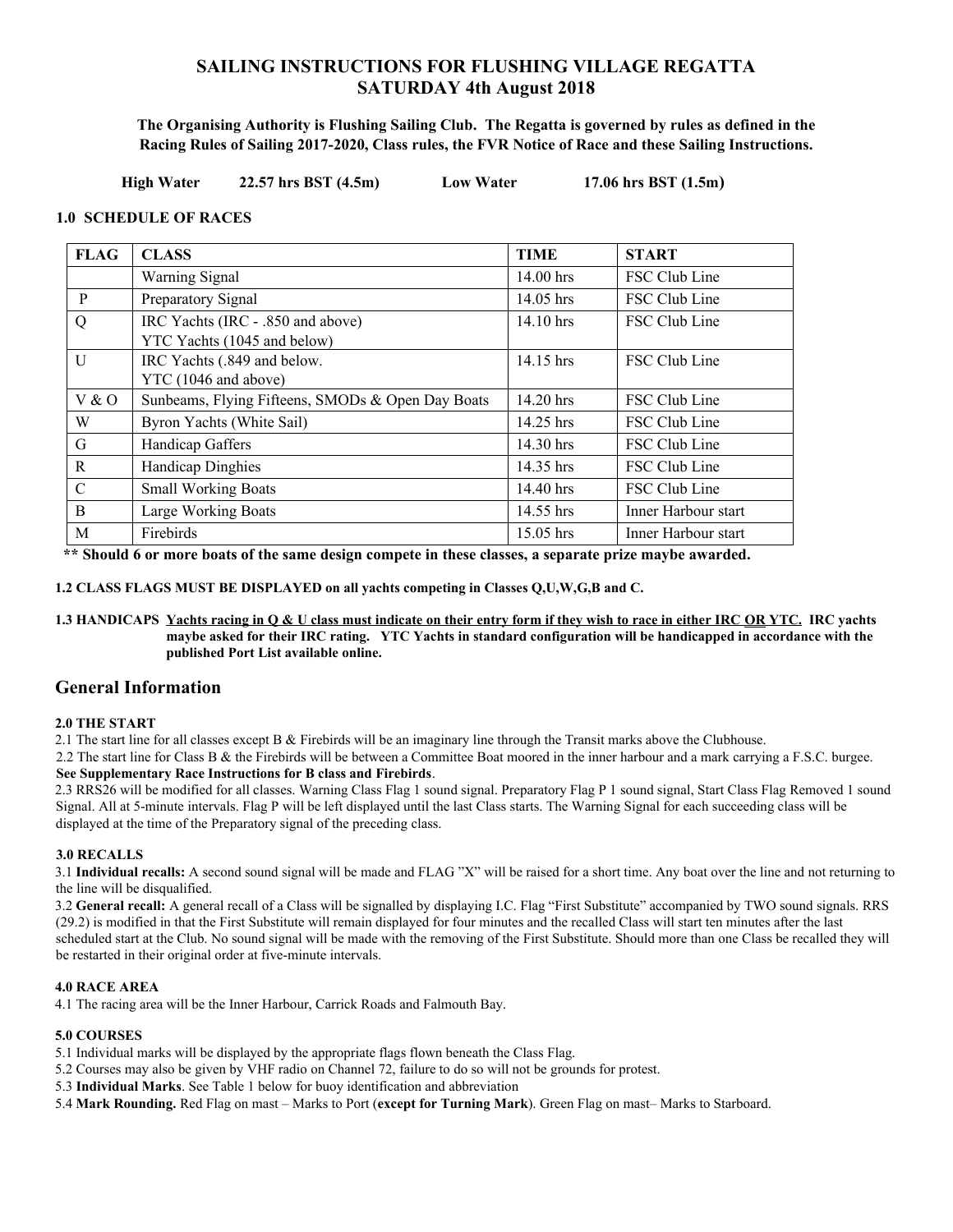5.5 **Turning Mark (Not for B or Firebird Classes see special instructions).** If two rounds are to be sailed, the Turning Mark at the end of round one will be a buoy carrying a GREEN FLAG, positioned on the approach to the Finishing Line. This mark is to be left to Starboard at the end of the first round.

#### **6.0 SIGNALS MADE ASHORE**

6.1 **Cancellation or Abandonment.** FLAG "N" over FLAG "A" will be flown at FLUSHING SAILING CLUB. FLAG "N" over FLAG "A" over a Class flag: Racing is cancelled for this Class/Classes.

6.2 **Shortening of Courses.** FLAG "S" alone signifies that the race ends for all classes on completion of the Round being sailed. FLAG "S" above a Numeral Pennant and Class Flag or Flags, signifies that the next round will be one round only of the new Course signalled, for the class or Classes shown. In all cases the shortening of Courses will be denoted by TWO Sound signals in quick succession.

#### **7.0 OBSTRUCTIONS**

7.1 **St. Mawes Cardinal Buoy (Lugo Rock)** Competitors shall at all times keep to the seaward side of the buoy.

7.2 **Mooring Areas** Straight lines between the course side of the mooring buoys (whether a vessel is attached or not) on the outer line of both sides of the fairway are designated as continuing obstructions**. See Figure 2 for continuous obstructions in the moorings.** After their Class preparatory signal (Flag P) no boat shall sail inside the moorings.

7.3 **Warning Regarding Commercial Shipping**: White flags will be displayed at the Clubhouse and Committee Boat as a warning to competitors when the Club is advised of specific shipping movements in the race area. Moving exclusion zones around commercial vessels constricted by their draft or size are designated obstructions. Such exclusions zones extend to 100m on all sides of the vessel including tugs, pilot boats and safety boats escorting the vessel. No competitor is to enter the exclusion zone and if becalmed is to use the engine or other means of propulsion to move out of the way. This should only be sufficient to move out of the exclusion zone and the distance travelled should be the shortest necessary to keep clear. 7.4 **Divers**: A 30m exclusion zone around a dive boat displaying IC Flag A, an orange pillar mark indicating a diver beneath the surface, and a diver on the surface are designated obstructions. No competitor at any time is to enter the exclusion zone.

#### **8.0 PENALTY TURNS**

8.1 A boat may take a One-Turn penalty when she has broken a rule under Part 2 of the RRS 2017-2020.

#### **9.0 FINISH LINE**

9.1 The finish line for all classes will be an imaginary line through the transit marks above the F.S.C. Clubhouse.

#### **10.0 TIME LIMIT**

10.1 No boat will be timed in after 16.45 hrs unless the Race Officer at their discretion extends the time limit. In classes where more than one round is scheduled and no boat in the Class completes the course within the time limit, the Race Officer may, at their discretion, declare a result based on the times taken at the end of the first round. R.R.S. 35 will not apply.

#### **11.0 PROTESTS**

11.1 To be lodged with the Race Committee within 1 hour of the finish of the yacht. Protest flags must be flown except Class R.

#### **12 RADIO COMMUNICATION**

12.1 Supplementary race signals may be made by the Race Officer by VHF radio on Channel 72, failure to do so will not be grounds for protest. 12.2 Except in an emergency, a boat that is racing shall not make voice or data transmissions.

#### **13.0 INSURANCE**

13.1 **Each participating boat shall be insured with valid third-party liability insurance with a minimum cover £3million per incident or the equivalent.** 

#### **DISCLAIMER**

**Competitors participate in the Regatta entirely at their own risk. See RRS4, Decision to Race. The Organising Authority will not accept any liability for material damage or personal liability, injury or death sustained in conjunction with or prior to, during, or after the Regatta**